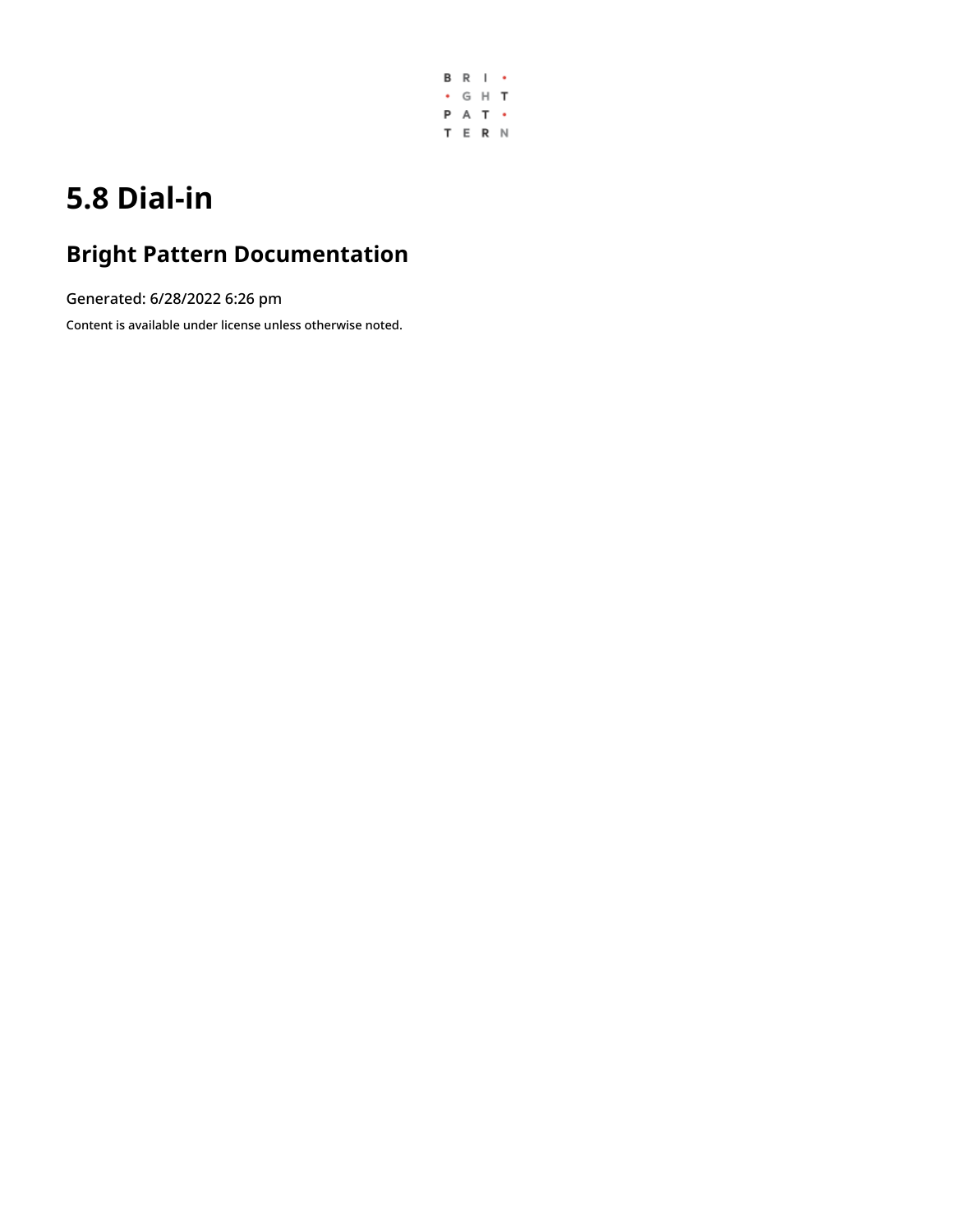#### **Table of Contents**

<span id="page-1-0"></span>

| <b>Table of Contents</b>              |   |
|---------------------------------------|---|
| <b>Auxiliary Skills</b>               |   |
| <b>How to Create Auxiliary Skills</b> |   |
| Overview                              |   |
| <b>How It Works</b>                   | 5 |
| <b>Set Priority</b>                   | 6 |
| Why Set Priority?                     | 6 |
| How is Priority Calculated?           |   |
| Settings                              |   |
| <b>Priority Values</b>                |   |
|                                       |   |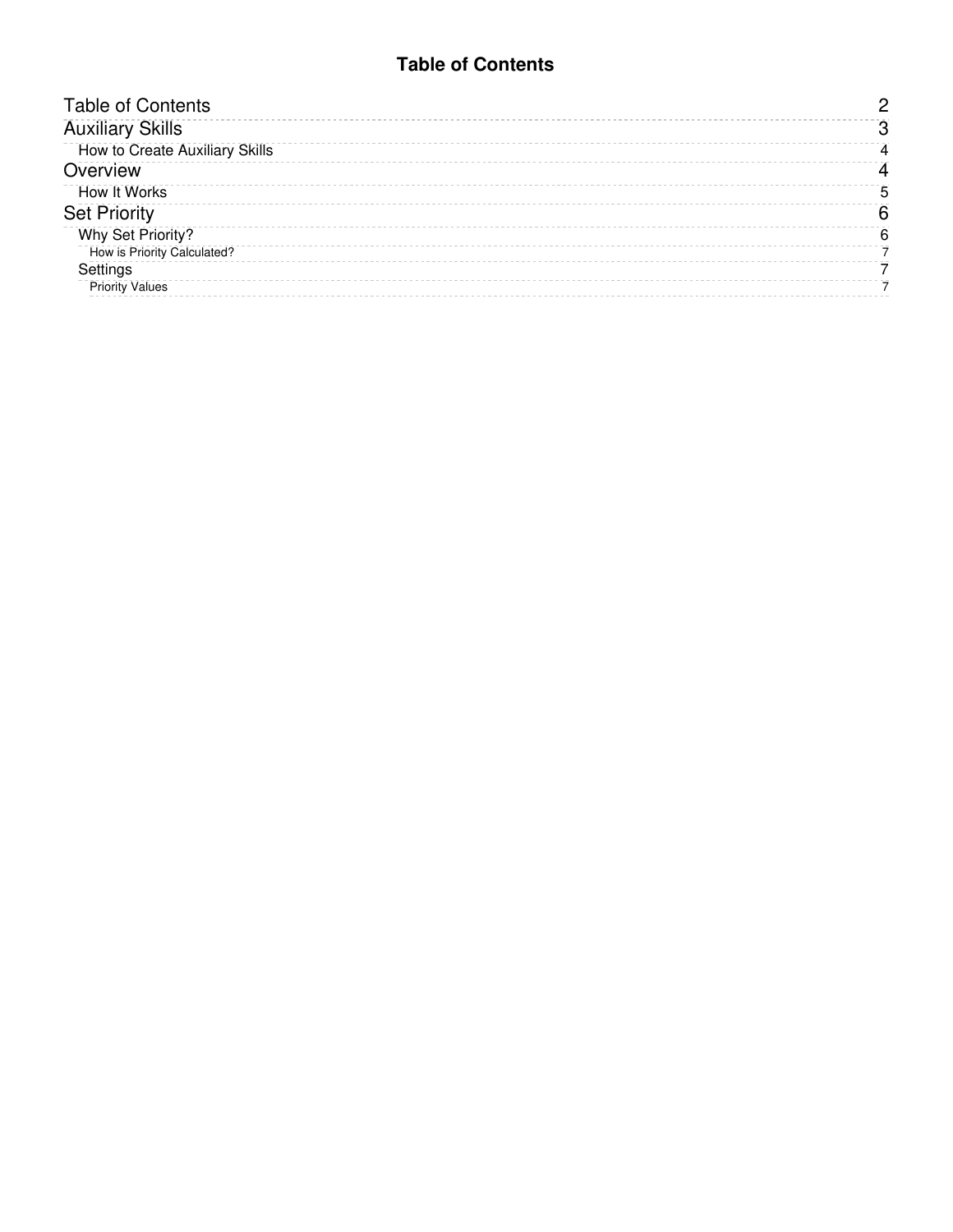- 1. REDIRECT [5.3:Contact-center-administrator-guide/Scenarios/Voice](https://help.brightpattern.com/5.3:Contact-center-administrator-guide/Scenarios/Voice)
- 1. REDIRECT [5.3:Contact-center-administrator-guide/Scenarios/Voice](https://help.brightpattern.com/5.3:Contact-center-administrator-guide/Scenarios/Voice)
- 1. REDIRECT [5.3:Contact-center-administrator-guide/ServicesandCampaigns/PropertiesTab](https://help.brightpattern.com/5.3:Contact-center-administrator-guide/ServicesandCampaigns/PropertiesTab)
- 1. REDIRECT [5.3:Contact-center-administrator-guide/CallCenterConfiguration/HoursofOperation](https://help.brightpattern.com/5.3:Contact-center-administrator-guide/CallCenterConfiguration/HoursofOperation)
- 1. REDIRECT [5.3:Scenario-builder-reference-guide/ScenarioBlocks/If](https://help.brightpattern.com/5.3:Scenario-builder-reference-guide/ScenarioBlocks/If)
- 1. REDIRECT [5.3:Contact-center-administrator-guide/ServicesandCampaigns/PropertiesTab](https://help.brightpattern.com/5.3:Contact-center-administrator-guide/ServicesandCampaigns/PropertiesTab)
- 1. REDIRECT [5.3:Scenario-builder-reference-guide/ScenarioBlocks/If](https://help.brightpattern.com/5.3:Scenario-builder-reference-guide/ScenarioBlocks/If)
- 1. REDIRECT [5.3:Scenario-builder-reference-guide/ScenarioBlocks/PlayPrompt](https://help.brightpattern.com/5.3:Scenario-builder-reference-guide/ScenarioBlocks/PlayPrompt)
- 1. REDIRECT [5.3:Contact-center-administrator-guide/Directory/AccessNumbers](https://help.brightpattern.com/5.3:Contact-center-administrator-guide/Directory/AccessNumbers)
- 1. REDIRECT [5.3:Contact-center-administrator-guide/Directory/AccessNumbers](https://help.brightpattern.com/5.3:Contact-center-administrator-guide/Directory/AccessNumbers)
- 1. REDIRECT [5.3:Contact-center-administrator-guide/Directory/AccessNumbers](https://help.brightpattern.com/5.3:Contact-center-administrator-guide/Directory/AccessNumbers)

# <span id="page-2-0"></span>**Auxiliary Skills**

In Bright Pattern Contact Center, distribution of service interactions to agents is based on matching the skills requested by the incoming interaction with the skills possessed by agents. Skills are typically associated with services that the customers are trying to get. Thus, when you configure a service, a default skill representing this service is automatically created by the system. When you assign a team to this [service,](https://help.brightpattern.com/5.8:Contact-center-administrator-guide/ScenarioEntries/Dial-in/?action=html-localimages-export#topic_contact-center-administrator-guide.2Fassignmentstab) the default service skill is automatically assigned to all agents of this team.

However, in many cases, a single skill may not sufficiently describe customer's expectation for the requested service. For example, a general support service may have agents specializing in particular products. In this case, in addition to the default service skill for Support, you may need to define skills for Product Type and assign them to the agents who can provide them for the given type of product. Such additional skills that are defined and assigned manually are referred to as auxiliary skills.

Auxiliary skills also can be used for group-based routing. Consider personal routing, where the system attempts to distribute an interaction to the agent who has handled the previous interaction of the same customer. If this agent is not available, the interaction can be then routed to a group of agents who share a particular property with that specific agent (e.g., work in the same office). Such common properties can also be described as auxiliary skills. For more information, see the description of the Find [Agent](https://help.brightpattern.com/5.8:Contact-center-administrator-guide/ScenarioEntries/Dial-in/?action=html-localimages-export#topic_scenario-builder-reference-guide.2Ffindagent) block in the *Scenario Builder Reference Guide*.

Note that, starting from version 5.1, the language skills are defined separately via sectio[nLanguage](https://help.brightpattern.com/5.8:Contact-center-administrator-guide/ScenarioEntries/Dial-in/?action=html-localimages-export#topic_contact-center-administrator-guide.2Flanguageskills) Skills. In previous versions of Bright Pattern Contact Center, languages could be configured in Auxiliary Skills. If you configured languages previously, they will be displayed in Auxiliary Skills as "Language - Old."

**Note:** Auxiliary skills are supported for voice and chat media channels only.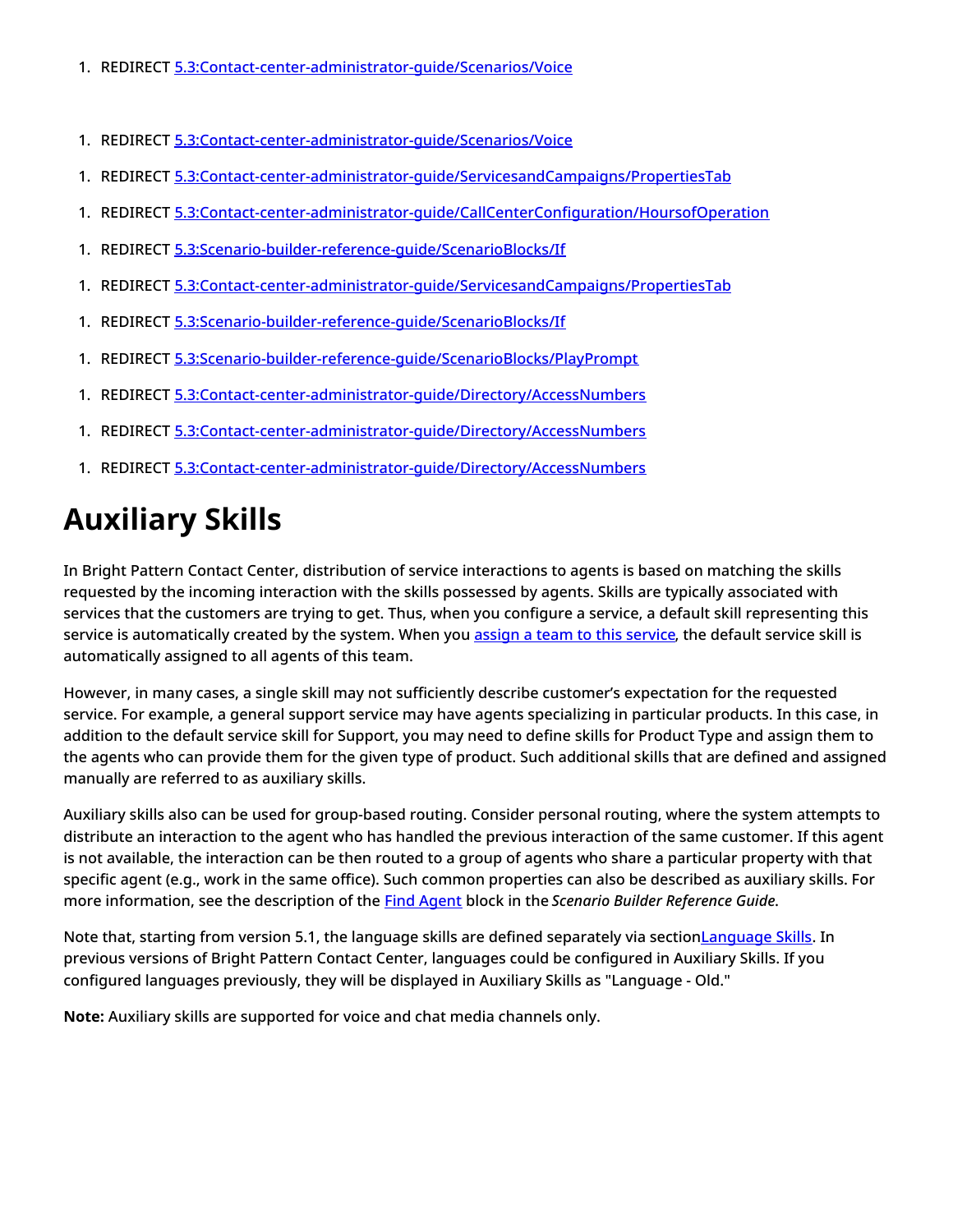

Call Center Configuration > Auxiliary Skills

### <span id="page-3-0"></span>**How to Create Auxiliary Skills**

To create auxiliary skills, select **Auxiliary Skills** from the *Call Center Configuration* menu. In Bright Pattern Contact Center, related skills are organized in groups. To set up a new group of related skills, click **add skill group** and enter the group name (e.g., *Accounting*). To define a skill within this new group, click**add skill** and enter the skill name (e.g., *AP*). Repeat the last step for every accounting skill used in your contact center. Note that skill names must be unique within the entire contact center configuration and not just within the group. Note also that auxiliary skill names may not coincide with names of any services since the latter are used for default service skills.

To edit or delete previously defined skills and skill groups, hover the cursor over their names and click either **edit** or **delete** . **Please note**: When you delete a group, all skills within this group will be deleted as well. Unlike the default service skills, auxiliary skills must be assigned to agents explicitly. See section Skills [Levels](https://help.brightpattern.com/5.8:Contact-center-administrator-guide/ScenarioEntries/Dial-in/?action=html-localimages-export#topic_contact-center-administrator-guide.2Fskilllevels) for more information.

## <span id="page-3-1"></span>**Overview**

The Bright Pattern Contact Center *Virtual Queue Tutorial* explains Bright Pattern's virtual queue option, how to configure it, and how enabling it can affect reporting statistics.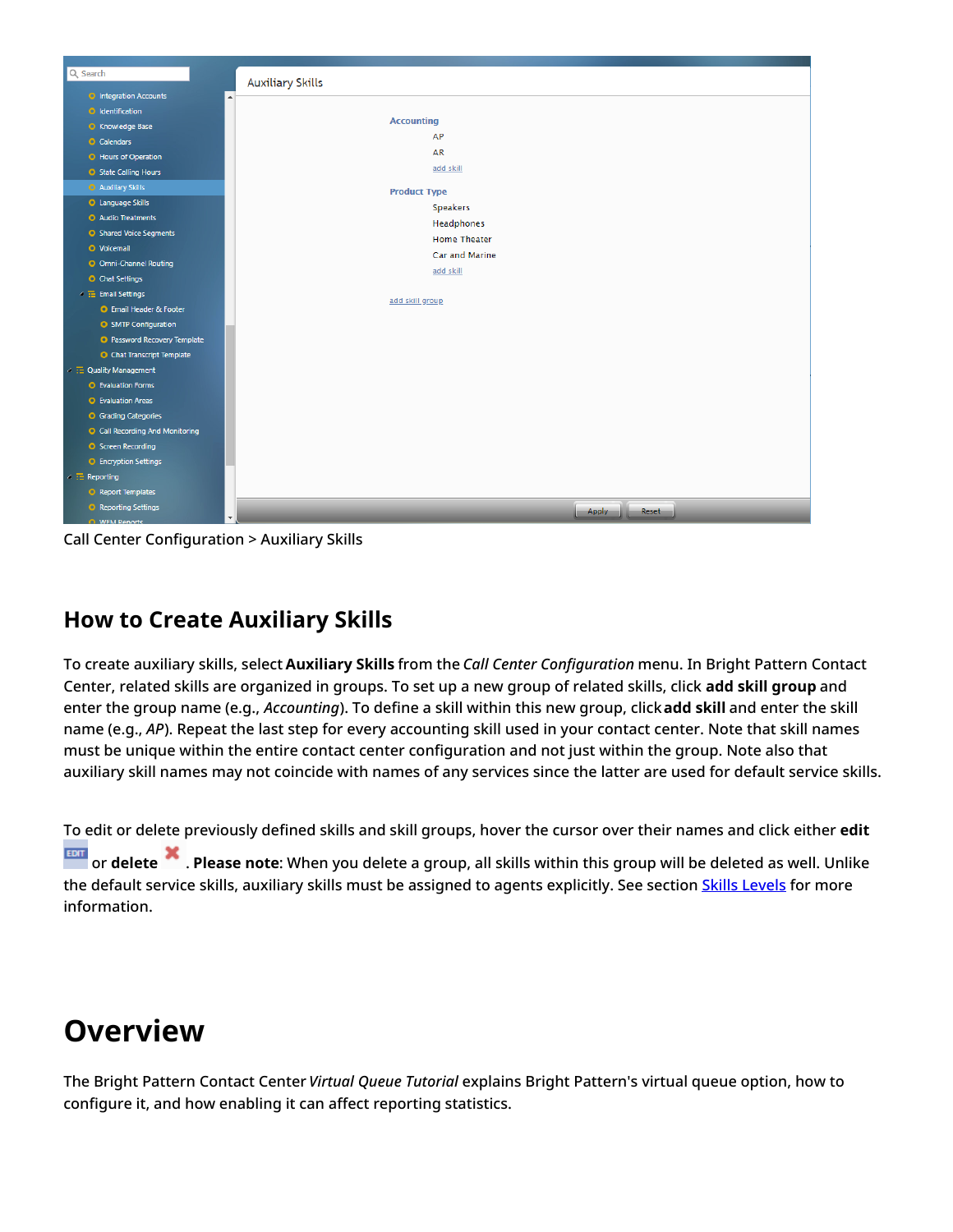*Virtual Queuing*, also referred to as the *Callback Option*, is an enhancement of the regular automatic call distribution method (ACD) used in inbound call centers. During periods of significant wait times, this option allows customers to hang up the call while keeping their position in the service queue and to receive a callback when it is their turn to be connected to an agent. The benefits of using virtual queuing include:

- **Improved customer satisfaction** After requesting a callback, customers get back to their normal activities instead of being tied on the phone.
- **Reduced abandonment rates** Customers who can continue their normal activities are less likely to abandon their service requests (i.e., to ignore the callback).
- **Reduced talk time** Customers waiting in a virtual queue are less likely to spend any time venting their frustration with a long wait when they are finally connected to an agent.
- **Lower telco costs** Customers waiting in a virtual queue do not occupy physical voice channels.

| 0          | ಄<br>Reservation for incoming interaction    |                                                                                                                                             |  | $\begin{picture}(60,6) \put(0,0){\circle*{1}} \put(15,0){\circle*{1}} \put(25,0){\circle*{1}} \put(35,0){\circle*{1}} \put(45,0){\circle*{1}} \put(55,0){\circle*{1}} \put(65,0){\circle*{1}} \put(75,0){\circle*{1}} \put(75,0){\circle*{1}} \put(75,0){\circle*{1}} \put(75,0){\circle*{1}} \put(75,0){\circle*{1}} \put(75,0){\circle*{1}} \put(75,0){\circle*{1}} \put(75,0){\circle*{1}} \$ |  | $B - R - I - \epsilon$<br>G H T<br>⋔<br><b>PAT -</b><br>TERN |
|------------|----------------------------------------------|---------------------------------------------------------------------------------------------------------------------------------------------|--|--------------------------------------------------------------------------------------------------------------------------------------------------------------------------------------------------------------------------------------------------------------------------------------------------------------------------------------------------------------------------------------------------|--|--------------------------------------------------------------|
| 00:06      | Reservation for incoming interaction         | Appointments                                                                                                                                |  |                                                                                                                                                                                                                                                                                                                                                                                                  |  |                                                              |
| $\bigodot$ | • Dialing Campaign                           | <b>DONATION</b>                                                                                                                             |  |                                                                                                                                                                                                                                                                                                                                                                                                  |  |                                                              |
| <b>III</b> | ッ<br>Enter number                            | Hello, and thank you for calling Guide Dogs. My name is Sergey. I see you are calling about a new donation. May I have your<br>name please? |  |                                                                                                                                                                                                                                                                                                                                                                                                  |  |                                                              |
|            | ₩<br>බ<br>$\Omega$                           | Home Address:                                                                                                                               |  |                                                                                                                                                                                                                                                                                                                                                                                                  |  |                                                              |
| 囙          | Directory<br>Favorites<br>Dial Pad<br>Recent | Alice<br>First Name:                                                                                                                        |  |                                                                                                                                                                                                                                                                                                                                                                                                  |  |                                                              |
| ■          | Enter search term                            | Vensmith<br>Last Name<br>Callback reservation                                                                                               |  |                                                                                                                                                                                                                                                                                                                                                                                                  |  |                                                              |
| ā          | Administrators<br>$\triangleright$ Reps      | You will be presented with the call once<br>(⊙<br>the customer is called back and connected.                                                |  |                                                                                                                                                                                                                                                                                                                                                                                                  |  |                                                              |
| [20]       |                                              | don't show this to me again<br>OK                                                                                                           |  |                                                                                                                                                                                                                                                                                                                                                                                                  |  |                                                              |
| ⊘          |                                              | State                                                                                                                                       |  |                                                                                                                                                                                                                                                                                                                                                                                                  |  |                                                              |
| $\bigcirc$ |                                              | Zip                                                                                                                                         |  |                                                                                                                                                                                                                                                                                                                                                                                                  |  |                                                              |
| (_)        |                                              | 雦<br>Date of Birth<br>Requested Appointment                                                                                                 |  |                                                                                                                                                                                                                                                                                                                                                                                                  |  |                                                              |
| 怎          |                                              | Time<br><b>Donation Amount:</b>                                                                                                             |  |                                                                                                                                                                                                                                                                                                                                                                                                  |  |                                                              |
|            |                                              | <b>Identity Verified</b>                                                                                                                    |  |                                                                                                                                                                                                                                                                                                                                                                                                  |  |                                                              |
| ⋒          |                                              | <b>Insurance Verified</b>                                                                                                                   |  |                                                                                                                                                                                                                                                                                                                                                                                                  |  |                                                              |
|            |                                              | Alice, thank you. I am going to now ask you a few questions about your request and do what I can to assist you. Are you ready<br>to begin?  |  |                                                                                                                                                                                                                                                                                                                                                                                                  |  |                                                              |

An agent receiving a callback reservation notification

### <span id="page-4-0"></span>**How It Works**

Bright Pattern Contact Center *Virtual Queue* works in the following way:

For each incoming service call, the system calculates its estimated waiting time (EWT) in the queue. If this time exceeds a threshold EWT value preconfigured for the given service, the system notifies the calling customer about the wait time and offers the customer the option of receiving a callback when it is the customer's turn to be connected to an agent. The customer can request the callback to be made to the phone from which the customer is calling, or to a different number that the customer can enter using the phone keypad. The original live call is then disconnected while the customer's position in the service queue is maintained by the system as if the customer had remained on the line, hence the name *Virtual Queuing*.

When it is the customer's turn to be connected to an agent, the system makes an outbound call (callback) to the designated callback number. Upon answer, this call is connected to an available agent.

Initiation of the callback may be done either on prediction that an agent will become available around the expiration of EWT calculated for the given call or via explicit agent reservation.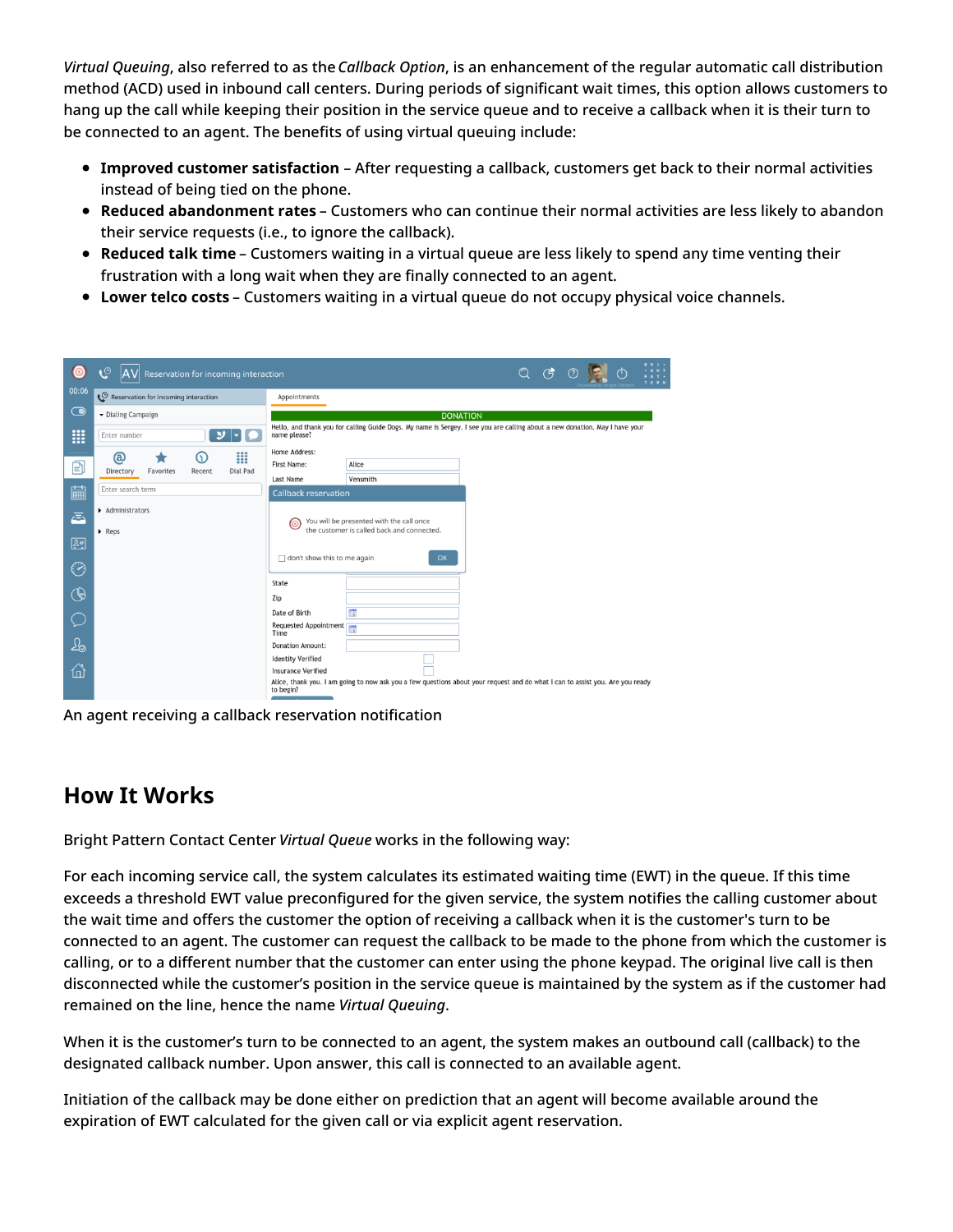When agent reservation mechanism is used, the system will wait for an agent to become available before making a call. When the agent becomes available, she is reserved for the given call. The agent is then notified by a pop-up window that she has been reserved for a callback; this window includes the optional checkbox **Dont's show this to me again** should she not want to see the pop-up on future callback reservations.



The incoming callback reservation window

While explicit agent reservation guarantees agent availability to take a callback, it is less efficient in terms of agent utilization as agents will have to spend some time in a reserved state; it can be recommended for services with small numbers of agents where EWT calculation is usually less precise.

When the EWT-based mechanism is used, the callback attempt is made a few seconds before EWT expiration based on the prediction that an agent will have become available by the time the callback is answered by the customer. If an agent does not become available at that time, the answered call is placed in the first position in the service queue to be connected to the next available agent. An interactive voice response (IVR) announcement can be played for the answered callback to prevent the customer from hanging up a call if it cannot be immediately connected to an agent.

Generally, for services with larger pools of agents, the EWT-based mechanism will reliably connect answered callbacks to agents without compromising their utilization.

Subsequent processing of answered callbacks delivered to agents is no different from the processing of calls waiting in the queue.

## <span id="page-5-0"></span>**Set Priority**



The Set Priority scenario block specifies the priority of the given interaction relative to other interactions competing for the same resources.

Priority set by this block supersedes the priority that may be preconfigured at th[escenario](https://help.brightpattern.com/5.8:Contact-center-administrator-guide/ScenarioEntries/Dial-in/?action=html-localimages-export#topic_contact-center-administrator-guide.2Fdial-in) entry level.

### <span id="page-5-1"></span>**Why Set Priority?**

Setting priority can help certain calls move through the service queue faster. The following examples illustrate some common reasons to prioritize calls.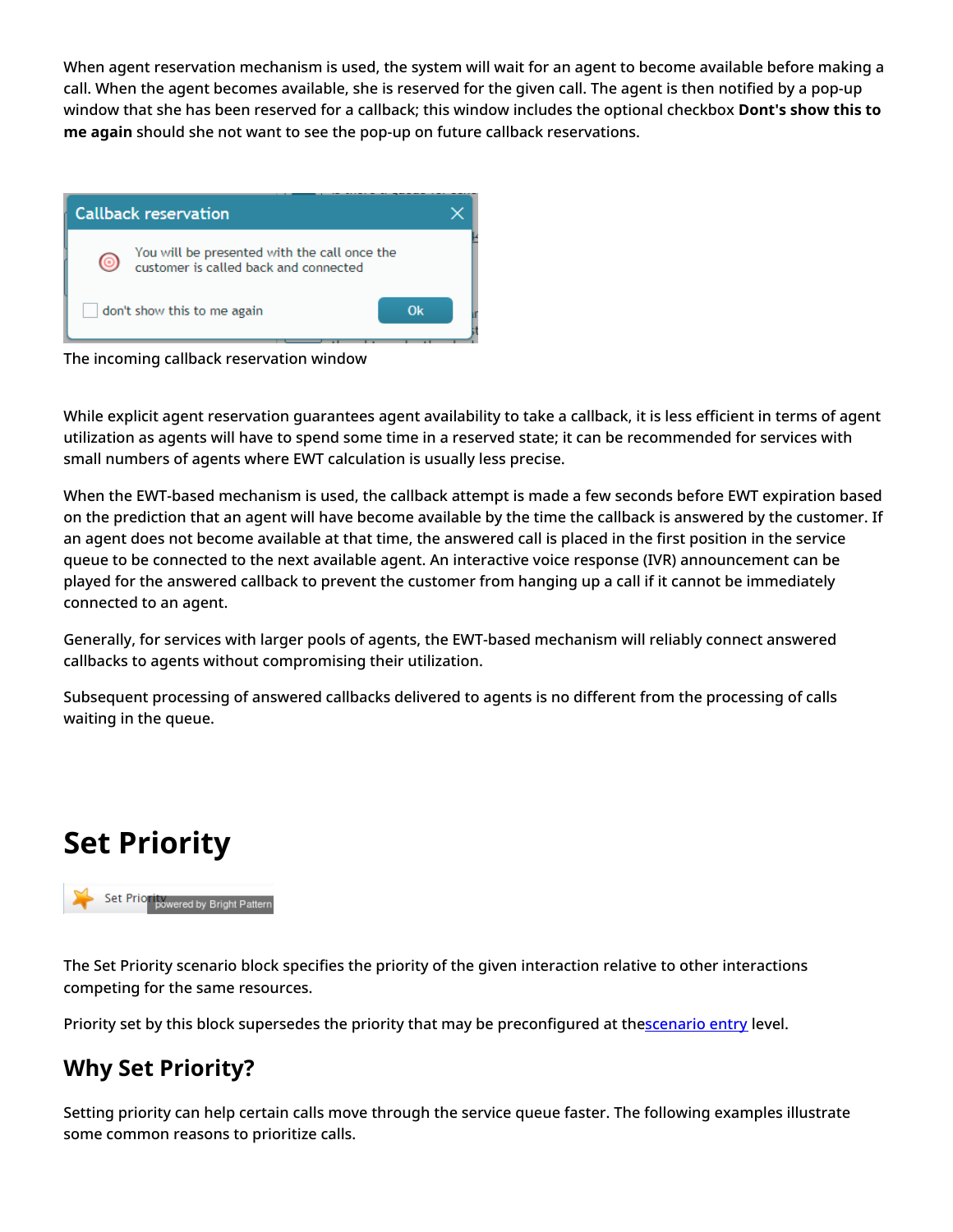**Example 1:** Calls from platinum-level customers may be given a higher priority relative to other calls requesting the same service to minimize the wait time for high-value interactions.

**Example 2:** Calls internally transferred to a service may be given a higher priority relative to the directly arriving calls to minimize the wait time for customers who have previously waited in a queue.

**Example 3:** Some of your agents are qualified to provide both sales and customer service. You can assign a higher priority to sales calls. This priority will be taken into account every time an agent that possess both sales and customer service skills becomes available.

Note that if your agents are qualified to provide different services, priority can be used to prioritize calls depending on the service that is requested.

#### <span id="page-6-0"></span>**How is Priority Calculated?**

Priority is calculated on a per-interaction basis by multiplying the current time spent in queue by the priority number (i.e., each interaction receives its own priority number). The higher the priority number, the faster the interaction moves in the queue. For more information, see **[Priority](https://help.brightpattern.com/5.8:Contact-center-administrator-guide/ScenarioEntries/Dial-in/?action=html-localimages-export#Priority_Values) Values**.

#### <span id="page-6-1"></span>**Settings**

The Set Priority block has just one setting, *Priority*, which is where you enter the value of the priority relative to other interactions in queue.

| <b>Set Priority</b>                                                                                                                                                       |                                                       |                           |  |  |  |  |  |
|---------------------------------------------------------------------------------------------------------------------------------------------------------------------------|-------------------------------------------------------|---------------------------|--|--|--|--|--|
| Use this block to specify the priority of the call relative to other calls. The default call priority is 1.                                                               |                                                       |                           |  |  |  |  |  |
| Example: specify 2 for 2:1 time speed-up relative to other calls waiting in queue<br>Example: specify 0.5 for 1:2 time slow-down relative to other calls waiting in queue |                                                       |                           |  |  |  |  |  |
| Priority:                                                                                                                                                                 |                                                       | powered by Bright Pattern |  |  |  |  |  |
|                                                                                                                                                                           | Scenario Builder Set Priority scenario block settings |                           |  |  |  |  |  |

#### <span id="page-6-2"></span>**Priority Values**

Priority can affect a call in the following ways:

- It helps a call move through the service queue faster.
- It decreases the estimated waiting time (EWT) for a call.
- It is used in EWT prompts and in the Virtual Queue option to deliver callbacks.

The possible value range for priority is from 0.01 to 100. The recommend value range is from 0.1 to 10. Note that **the maximum recommended priority value is 10**. If priority is set too high, then the system can wait for the next available agent and will not offer virtual queue callbacks.

The instantaneous priority of an interaction is calculated as a function of its set priority and the time that the interaction has spent in the service queue.

Priority is specified in numeric values:

- **0.5**: Specify 0.5 to make the interaction move through the queue at half the speed of interactions with priority 1.
- **1**: The default interaction priority is 1.